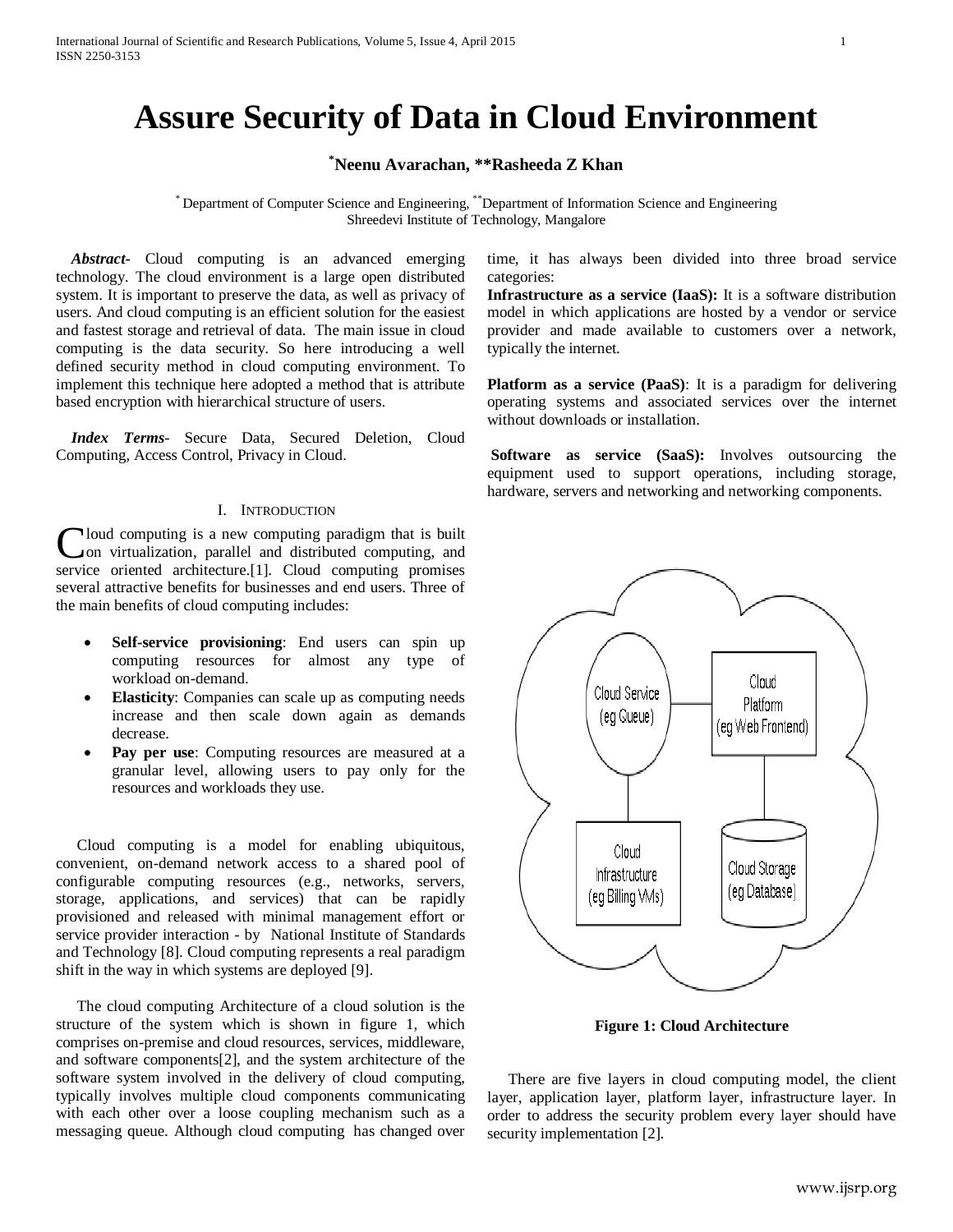Data Security is the more and more important part of the cloud environment. In the real world there are many methods for the safety of data but that methods are not providing well security. For avoiding the above problems here introducing a new mechanism for the data security in cloud.

#### II. RELATED WORK

 In this section, I review the different existing techniques for the data security which are proposed by others. After that I am introducing about a new method for the data storage in the cloud computing.

 One kind of data security is Attribute based security, which is introduced by Abdul Raouf khan[3].In this method the data security is effective only in unchangeable distributed system. The other method is introduced by Young-Gi,Hyo-Jin and Young-Hwan Bang [2]. This method [2] only told about the different kinds of attacks. The prevention method is not specified there. The next method is explained by Ynag tang and Patrick P.C[4]. This method also using Attribute based encryption method but is not acceptable in, when server and user in different domain. Then the another method is based on some Hierarchical structure[1], is introduced by Zhiguo Wan, June's Liu. Here the data is not secure because the encryption method is not flexible. Then YanZhu and his team introduced temporal access control in cloud computing [5]. In this method also the service provider and user in same trusted domain otherwise it will not work. The other method is introduced by Ming Li,Shucheng Yu and their team[6]. Here the data is keeping based on attribute based encryption but it is not applicable in multiple level. Then the next method is introduced by B.K.Onankunju [7]. In this method also the data is not secure in encryption time.

#### III. PROPOSED SCHEME

#### A. Structure of proposed model:

 The proposed models have a hierarchical structure as shown in the figure 2. The hierarchical structure contain mainly three components. That is trusted authority, domain authority, and the user/owner. The trusted authority acts as the root of trust and authorizes the top level domain authorities. And this top level domain authorities authorizes the cloud users. Here consider both the owners and the users as cloud user.

## B. System Model:

 This is the actual model of the proposed system. In this model total two parts are there. Cloud owner/user and the untrusted cloud. The data owner can upload his file to the cloud. To make his file more secured, first the system will encrypt the original file by a data key. Then the data key is encrypted by a control key is based on a policy. The policy is assigned by the top level authority that is trusted authority. When the user sent a request to access a file, the key manager will encrypt the file based on Attribute Based Encryption (ABE) public access key



**Figure 2: System Structure**

and sent to the client, the client will recover the data key based on ABE private access key. The Attribute based encryption (ABE) is a scheme in which each user is identified by a policy and some function of this policy is used to determine the decryption ability for each cipher text. When the user sent a request to delete the file, the trusted authority will revoke the policy of a respective file then it's corresponding control key and data key will also remove. Then no one can access that file. Basic operations of the proposed model are,

#### 1. Registration

 To do any operation in cloud, the user and the owner should register there. For registration the user and the owner will send a registration request to the corresponding domain authority. Then the domain authority verifies that is the new member accepting there terms and conditions. If they are ready to accept the terms and conditions, then the domain authority will forward that request to the trusted domain. Then the trusted authority will provide a permanent id to each of the owners and users. Then they can set a password for them.

## 2. File Upload

 To upload a file, first the data owner will encrypt the file using his data key and is sent to the key manager that is domain authority. Then the key manager will encrypt the data key by control key. The domain authority checks that the owner is a registered one or not. If he is a registered owner, then the domain authority will forward that encrypted file to the trusted authority.

#### 3. File Download

 To download a file the user sent a request to cloud the key manager that is domain authority. The key manager will encrypt the file by attribute based encryption- public access key with respect to the policy is assigned by trusted authority, then sent to the user. If the user satisfies that policy combination then the user can recover the data key of a file based on attribute based encryption- private access key.